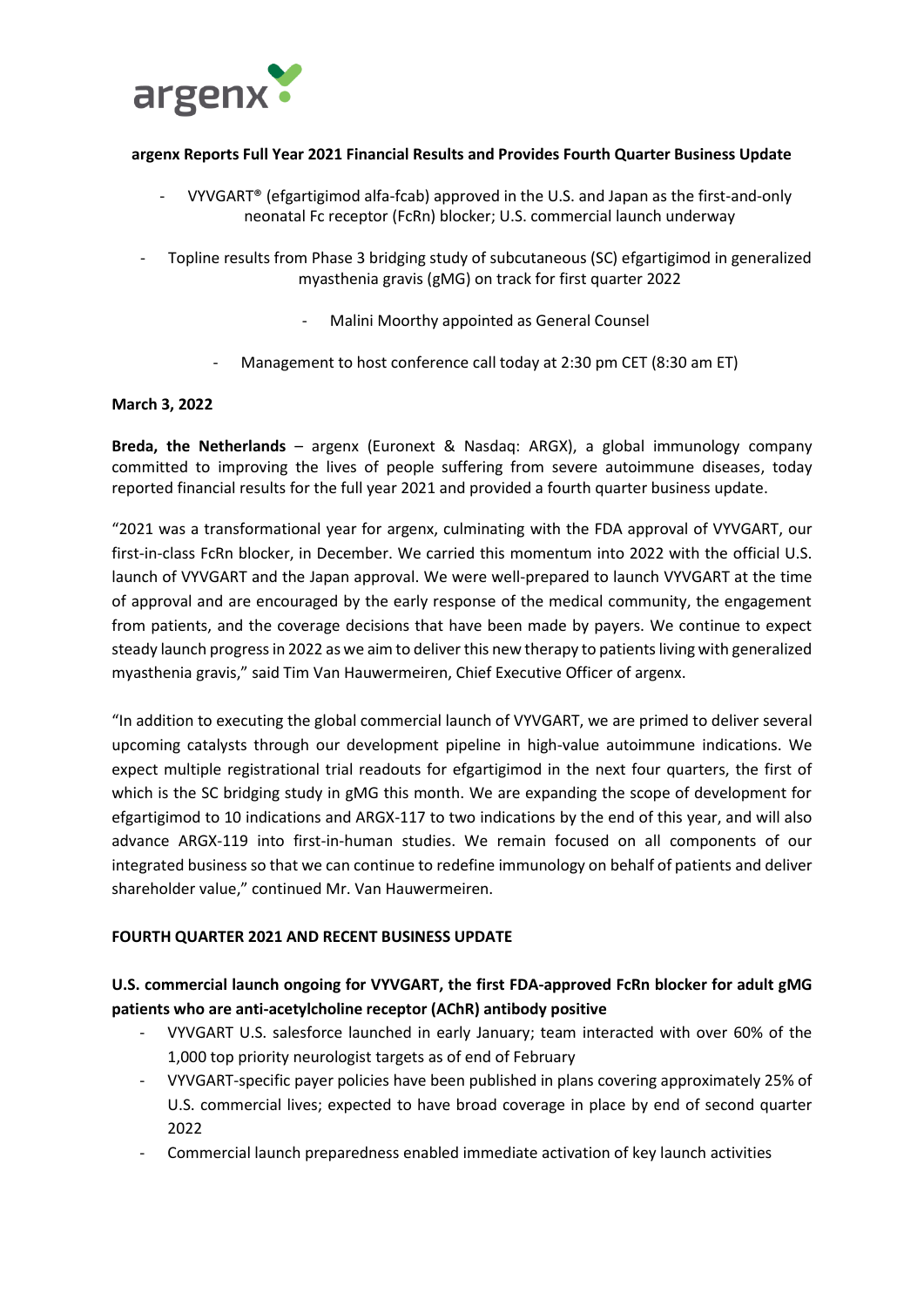

- o My VYVGART Path, a personalized patient support system, was active at time of approval; approximately 90% of enrollment forms have come in through this program
- o Distribution channels stocked within one week following FDA approval

## **On track with global launch strategy to make VYVGART available in Japan, Europe, China and Canada, as well as additional regions through license and distribution agreements**

- VYVGART approved for adult patients with gMG on January 20, 2022 by Japan's Ministry of Health, Labour and Welfare with expected launch to occur in second quarter 2022
- Decision from European Medicines Agency on Marketing Authorization Application expected in second half of 2022
- argenx Canada established in preparation for potential Health Canada approval and commercial launch
- Medison to file for approval in Israel in second quarter of 2022
- Zai Lab to file for approval in China in mid-2022
- Entered into commercial and distribution agreement with GenPharm for VYVGART commercialization in the Middle East
- Additional license and distribution agreements expected in 2022 to expand global patient reach

# **Topline data expected from five ongoing efgartigimod registrational trials by end of first quarter of 2023**

- **Neuromuscular franchise**
	- o ADAPT-SC: Topline data from bridging study of SC efgartigimod for gMG expected in first quarter of 2022
	- o ADHERE: Topline data of SC efgartigimod for chronic inflammatory demyelinating polyneuropathy expected in first quarter of 2023

## - **Hematology franchise**

- $\circ$  ADVANCE: Topline data of intravenous efgartigimod for primary immune thrombocytopenia (ITP) expected in second quarter of 2022
- o ADVANCE-SC: Topline data of SC efgartigimod for primary ITP expected in first quarter of 2023
- **Dermatology franchise** 
	- o ADDRESS: Timing of topline data of SC efgartigimod for pemphigus foliaceous and vulgaris is currently under review given geopolitical events in Ukraine

# **argenx's leadership position in FcRn blockade to be solidified through expansion of efgartigimod development portfolio into ten total autoimmune conditions by end of 2022**

- **BALLAD:** Registrational trial ongoing of SC efgartigimod for bullous pemphigoid with interim analysis planned of first 40 patients
- **ALKIVIA:** Registrational trial on track to start in first quarter of 2022 for idiopathic inflammatory myopathy (myositis); interim analysis planned of first 30 patients of each subtype (immune-mediated necrotizing myopathy, anti-synthetase syndrome and dermatomyositis)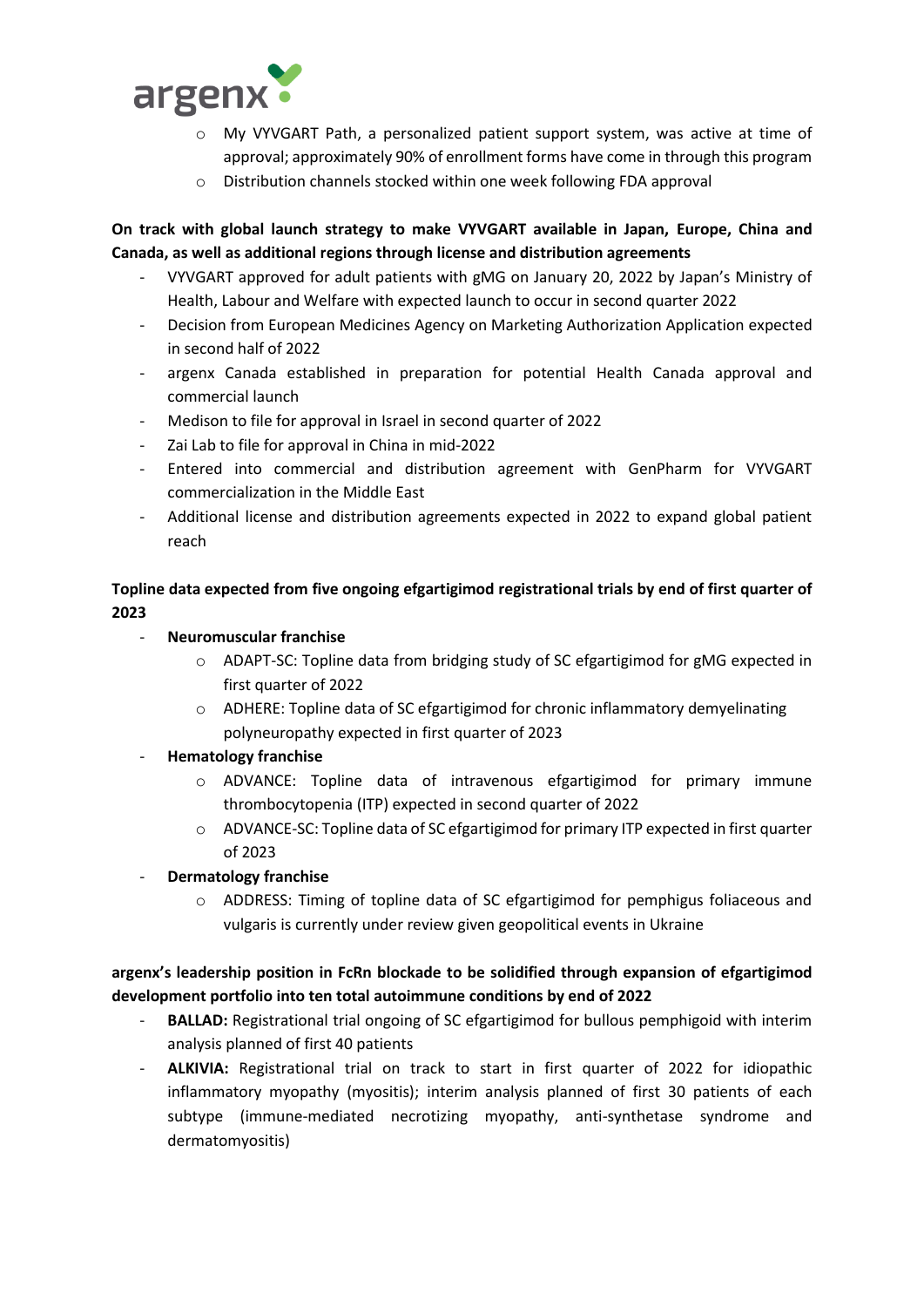

- Zai Lab to launch proof-of-concept trials in lupus nephritis and membranous nephropathy in 2022 with argenx to lead global registrational programs for each potential indication
- Entered strategic collaboration with IQVIA to leverage its global clinical development capabilities and accelerate expansion of efgartigimod into additional potential indications
	- o Proof-of-concept trials in primary Sjogren's syndrome expected to initiate in second half of 2022 and COVID-19-mediated postural orthostatic tachycardia syndrome (POTS) in mid-2022

# **ARGX-117, a novel C2 inhibitor, has potential to be second pipeline-in-a-product for multiple autoimmune indications**

- Ongoing proof-of-concept trial to evaluate safety, tolerability, and potential dosing regimen in multifocal motor neuropathy (MMN)
- Phase 2 proof-of-concept trial expected to start in 2022 for prevention of delayed graft function and/or allograft failure after kidney transplantation

## **Continued investment in Immunology Innovation Program (IIP) to broaden autoimmune pipeline for sustained value creation opportunities**

- Phase 1 dose-escalation trial of ARGX-119, an agonist SIMPLE Antibody™ to muscle-specific kinase (MuSK), expected to start after Clinical Trial Application filing in fourth quarter of 2022
	- o Trial will evaluate safety, tolerability, pharmacokinetics and pharmacodynamics in healthy volunteers, and also early signal detection in patients

## **Strengthened leadership team with appointment of Malini Moorthy as General Counsel**

Ms. Moorthy brings to argenx over 20 years of global legal and compliance experience in the pharmaceutical and medical device industries

# **Yvonne Greenstreet to step down from argenx Board of Directors in order to focus on her transition to Chief Executive Officer at Alnylam**

## **FOURTH QUARTER AND FULL YEAR 2021 FINANCIAL RESULTS**

|                                                              | <b>Year Ended</b><br>December 31, |            |      |            |          |            |
|--------------------------------------------------------------|-----------------------------------|------------|------|------------|----------|------------|
| (in thousands of $\frac{2}{3}$ except for shares and<br>EPS) | 2021                              |            | 2020 |            | Variance |            |
| Revenue                                                      | \$                                | 497,277    | \$   | 41,243     | \$       | 456,034    |
| Other operating income                                       |                                   | 42,141     |      | 23,668     |          | 18,473     |
| <b>Total operating income</b>                                |                                   | 539,418    |      | 64,911     |          | 474,507    |
|                                                              |                                   |            |      |            |          |            |
| Research and development expenses                            |                                   | (580, 520) |      | (370, 885) |          | (209, 635) |
| Selling, general and administrative                          |                                   |            |      |            |          |            |
| expenses                                                     |                                   | (307,644)  |      | (171, 643) |          | (136,001)  |
| <b>Total operating expenses</b>                              |                                   | (888, 164) |      | (542, 528) |          | (345, 636) |
|                                                              |                                   |            |      |            |          |            |
| <b>Operating loss</b>                                        |                                   | (348,746)  |      | (477, 617) |          | 128,871    |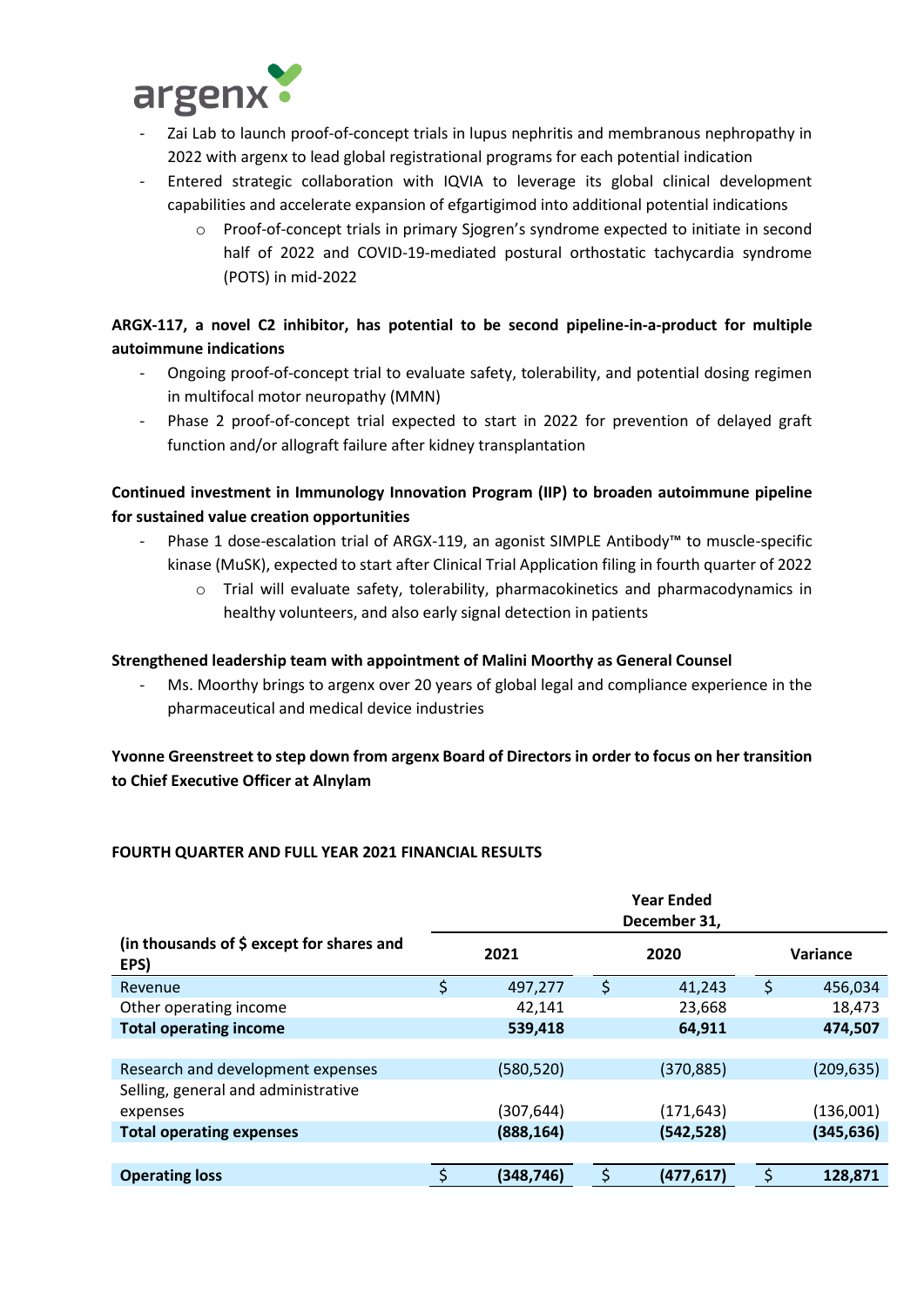

| Financial income/(expenses)                                                                                     |               | (944)      |         | (1,501)    |         | 557       |
|-----------------------------------------------------------------------------------------------------------------|---------------|------------|---------|------------|---------|-----------|
| Exchange gains/(losses)                                                                                         |               | (50,053)   |         | (126, 234) |         | 76,181    |
|                                                                                                                 |               |            |         |            |         |           |
| Loss before taxes                                                                                               | \$            | (399, 743) | \$      | (605, 352) | \$      | 205,609   |
|                                                                                                                 |               |            |         |            |         |           |
| Income tax expense                                                                                              | \$            | (8, 522)   | \$      | (3, 103)   | \$      | (5, 419)  |
|                                                                                                                 |               |            |         |            |         |           |
| Loss for the year                                                                                               | \$            | (408, 265) | \$      | (608, 455) | \$      | 200,190   |
|                                                                                                                 |               |            |         |            |         |           |
| Loss for the year attributable to:                                                                              |               |            |         |            |         |           |
| <b>Owners of the parent</b>                                                                                     | $\ddot{\phi}$ | (408, 265) | $\zeta$ | (608, 455) | $\zeta$ | 200,190   |
| Weighted average number of shares<br>outstanding                                                                |               | 51,075,827 |         | 45,410,442 |         | 5,665,385 |
| Basic and diluted loss per share (in \$)                                                                        |               | (7.99)     |         | (13.40)    |         |           |
| Net increase in cash and cash equivalents<br>and current financial assets compared to<br>year-end 2020 and 2019 | \$            | 340,276    | \$      | 495,791    |         |           |
| Cash and cash equivalents and current<br>financial assets at the end of the period                              | \$            | 2,336,728  | \$      | 1,996,452  |         |           |

### **DETAILS OF THE FINANCIAL RESULTS**

Cash, cash equivalents and current financial assets totaled \$2,336.7 million as of December 31, 2021, compared to \$1,996.5 million on December 31, 2020. The increase in cash and cash equivalents and current financial assets resulted primarily from the closing of a global offering of shares, which resulted in the receipt of \$1,092.1 million in net proceeds in February 2021 and the net receipt of a \$73.1 million non-creditable, non-refundable development cost-sharing payment from Zai Lab as part of the strategic collaboration for efgartigimod in Greater China in part offset by the payment of \$98.0 million related to the purchase of the priority review voucher from Bayer HealthCare Pharmaceuticals, and other net cash flows used in operating activities.

Revenue increased by \$456.0 million for the twelve months ended December 31, 2021 to \$497.3 million, compared to \$41.2 million for the twelve months ended December 31, 2020. The increase was primarily due to the recognition of the transaction price as a consequence of the termination of the collaboration agreement with Janssen resulting in the one-time recognition of \$315.1 million, and the recognition of \$177.5 million in collaboration revenue related to the strategic collaboration with Zai Lab, including the cost-sharing payment and the development milestone, triggered by the FDA approval of VYVGART.

Other operating income increased by \$18.5 million to \$42.1 million for the year ended December 31, 2021, compared to \$23.7 million for the year ended December 31, 2020. The increase was primarily driven by (i) the increase in research and development incentives, as a result of the increased research and development costs incurred, (ii) the increase in payroll tax rebates, as a direct result of the increase in the employment of highly qualified research and development personnel eligible for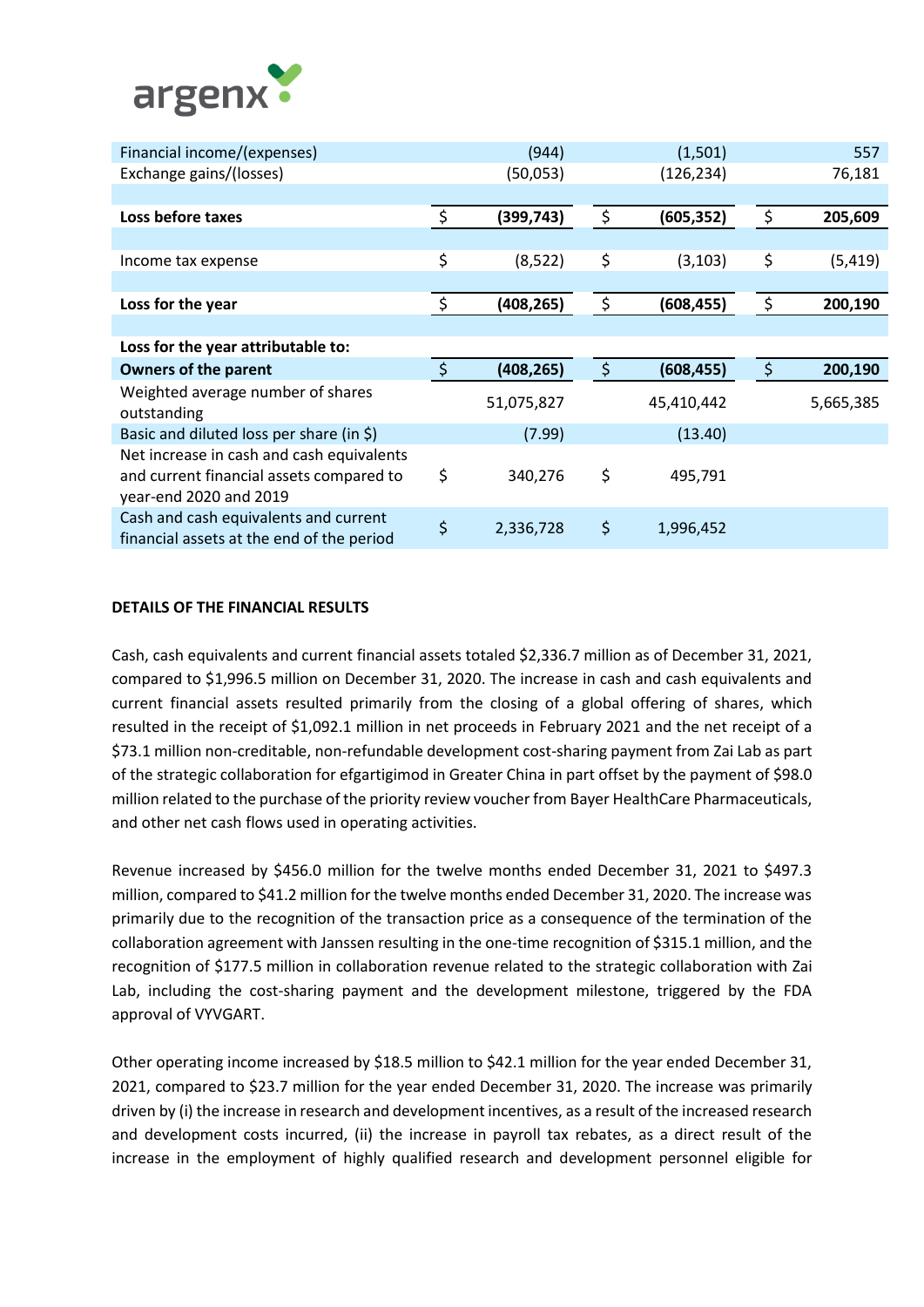

specific payroll tax rebates, and (iii) the increase in fair value of argenx's profit share in AgomAb Therapeutics NV.

Research and development expenses increased by \$209.6 million for the twelve months ended December 31, 2021 to \$580.5 million, compared to \$370.9 million for the twelve months ended December 31, 2020. The increase resulted primarily from higher external research and development expenses, mainly related to the efgartigimod program in various indications and other clinical and preclinical programs. Furthermore, the research and development personnel expenses increased due to a planned increase in headcount and the increased costs of the share-based payment compensation plans related to the grant of stock options.

Selling, general and administrative expenses totaled \$307.6 million for the twelve months ended December 31, 2021, compared to \$171.6 million for the twelve months ended December 31, 2020. The increase resulted primarily from higher personnel expenses, including the costs of the share-based payment compensation plans related to the grant of stock options, and consulting fees linked to the preparation for a commercialization of VYVGART.

Exchange losses totaled \$50.1 million for the twelve months ended December 31, 2021, compared to \$126.2 million for the twelve months ended December 31, 2020 and are mainly attributable to unrealized exchange rate losses on the cash, cash equivalents and current financial assets position in Euro.

### **FINANCIAL GUIDANCE**

Based on current plans to fund anticipated operating expenses and capital expenditures, argenx expects to utilize up to half of its available cash, cash equivalents and current financial assets in 2022. The increased spend will support the global VYVGART launches, clinical development of efgartigimod in 10 indications and ARGX-117 in two indications, investment in the global supply chain, and continued focus on pipeline expansion through the Immunology Innovation Program.

### **US SEC AND STATUTORY FINANCIAL REPORTING**

argenx's primary accounting standard for quarterly earnings releases and annual reports is International Financial Reporting Standards (IFRS) as issued by the International Accounting Standards Board (IASB). Quarterly summarized statements of profit or loss based on IFRS as issued by the IASB are available on [www.argenx.com.](http://www.argenx.com/)

In addition to reporting financial figures in accordance with IFRS as issued by the IASB, argenx also reports financial figures in accordance with IFRS as adopted by the EU for statutory purposes. The consolidated statements of financial position, the consolidated statements of profit or loss, the consolidated statements of comprehensive income / loss, the consolidated statements of cash flows, and the consolidated statements of changes in equity are not affected by any differences between IFRS as issued by the IASB and IFRS as adopted by the EU.

The consolidated statements of profit or loss of argenx SE for the year ended December 31, 2021, as presented in this press release are unaudited.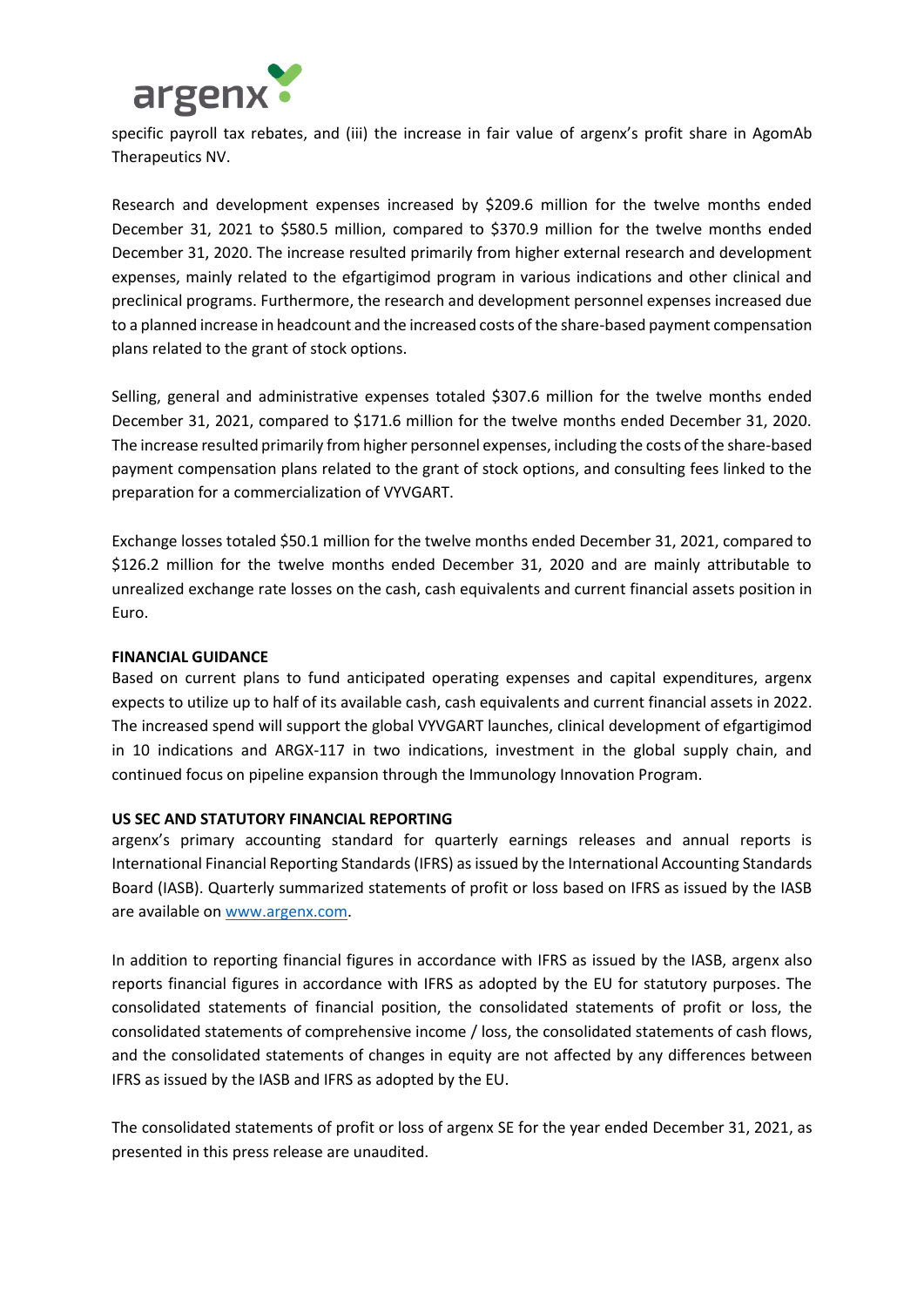

### **EXPECTED 2022 FINANCIAL CALENDAR:**

- May 5, 2022: Q1 2022 financial results and business update
- July 28, 2022: HY 2022 financial results and business update
- October 27, 2022: Q3 2022 financial results and business update

### **CONFERENCE CALL DETAILS**

The full year 2021 results and fourth quarter business update will be discussed during a conference call and webcast presentation today at 2:30 pm CET/8:30 am ET. A webcast of the live call may be accessed on the Investors section of the argenx website at [argenx.com/investors.](file://///0ZA-PVHDFS02.PHMAIN.COM/SIR-NYC/SHARE/SIR%20Clients/argenx/Earnings/2022/YE21/argenx.com/investors) A replay of the webcast will be available on the argenx website.

### **Dial-in numbers:**

*Please dial in 15 minutes prior to the live call.* 

| Belgium              | 32 800 50 201   |
|----------------------|-----------------|
| France               | 33 800 943355   |
| Netherlands          | 31 20 795 1090  |
| United Kingdom       | 44 800 358 0970 |
| <b>United States</b> | 1888 415 4250   |
| Japan                | 81 3 4578 9752  |
| Switzerland          | 41 43 210 11 32 |
|                      |                 |

#### **About argenx**

argenx is a global immunology company committed to improving the lives of people suffering from severe autoimmune diseases. Partnering with leading academic researchers through its Immunology Innovation Program (IIP), argenx aims to translate immunology breakthroughs into a world-class portfolio of novel antibody-based medicines. argenx developed and is commercializing the first-andonly approved neonatal Fc receptor (FcRn) blocker in the U.S. and Japan. The Company is evaluating efgartigimod in multiple serious autoimmune diseases and advancing several earlier stage experimental medicines within its therapeutic franchises. For more information, visit www.argenx.com and follow us on [LinkedIn,](https://www.linkedin.com/company/argenx/) [Twitter,](https://twitter.com/argenxglobal) and [Instagram.](https://www.instagram.com/argenxglobal)

### **For further information, please contact:**

**Media:** Kelsey Kirk kkirk@argenx.com

Joke Comiin (EU) jcomijn@argenx.com

**Investors:** Beth DelGiacco bdelgiacco@argenx.com

Michelle Greenblatt